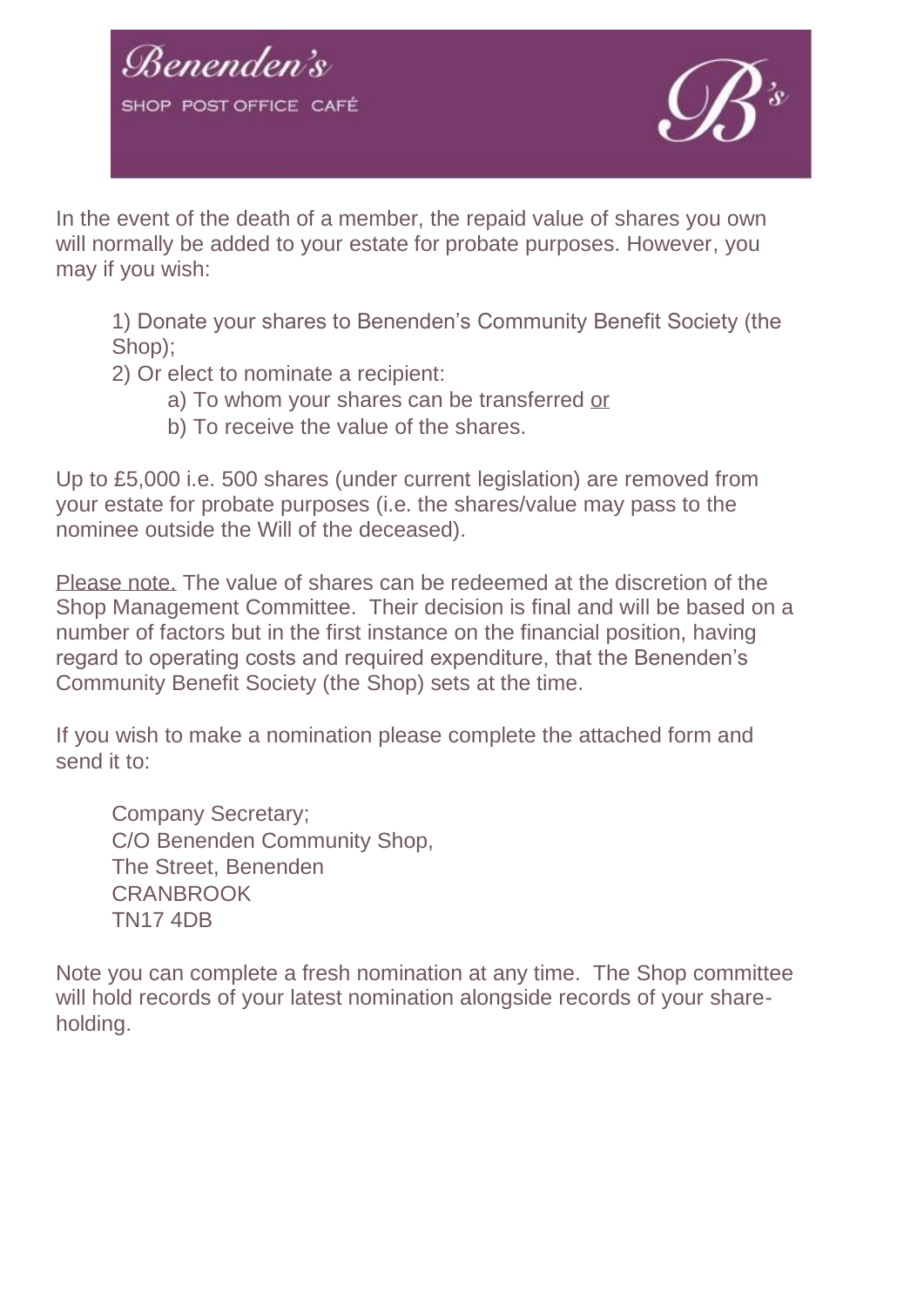

**BENEFICIARY NOMINATION (Expression of Wish Form)** You can complete a fresh nomination at any time.

\_\_\_\_\_\_\_\_\_\_\_\_\_\_\_\_\_\_\_\_\_\_\_\_\_\_\_\_\_\_\_\_\_\_\_\_\_\_\_\_\_\_\_\_\_\_\_\_\_\_\_\_\_\_\_\_\_\_\_\_\_\_\_\_\_\_\_\_\_\_\_

To: The Secretary, Benenden's Community Shop

In the event of my death I wish shares in my name to the value of £5000.00 (500 shares @ £10.00)

1. To be donated to Benenden's Community Benefit Society (the shop).

2. To be inherited by the person(s) below.

3. To be redeemed and paid to the person(s) below. (I understand this is at the Committees discretion.)

Delete as appropriate.

| <b>Full Name and Address</b>                     | (i f any) | Relationship Number of Shares |  |
|--------------------------------------------------|-----------|-------------------------------|--|
|                                                  |           |                               |  |
|                                                  |           |                               |  |
| This nomination replaces any others I have made. |           |                               |  |
|                                                  | Date      |                               |  |
|                                                  |           |                               |  |